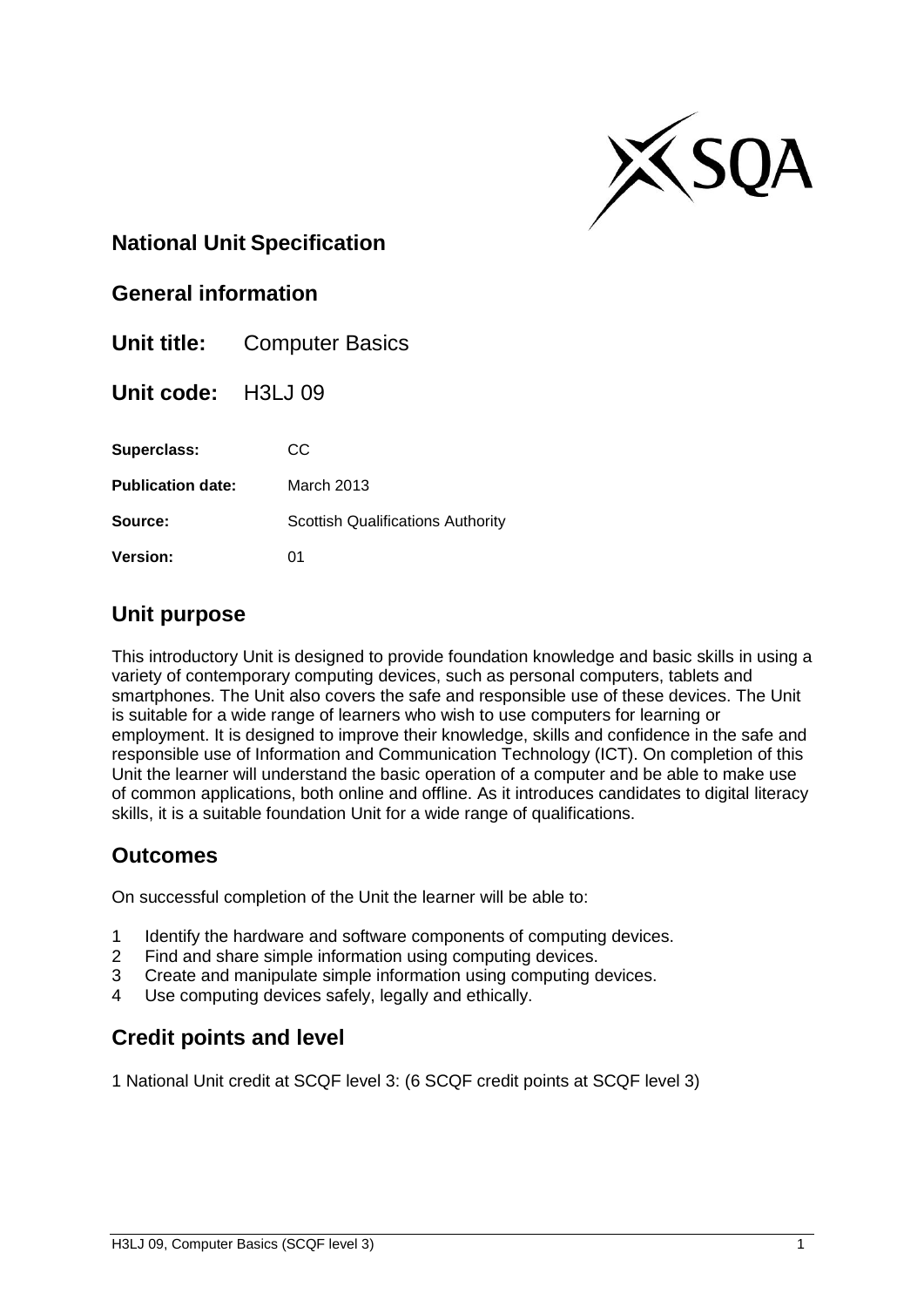# **National Unit Specification: General information (cont)**

#### **Unit title:** Computer Basics

## **Recommended entry to the Unit**

Entry is at the discretion of the centre. No previous knowledge or experience of computers or the internet is required.

#### **Core Skills**

Opportunities to develop aspects of Core Skills are highlighted in the Support Notes for this Unit specification.

There is no automatic certification of Core Skills or Core Skill components in this Unit.

## **Context for delivery**

If this Unit is delivered as part of a Group Award, it is recommended that it should be taught and assessed within the subject area of the Group Award to which it contributes.

## **Equality and inclusion**

This Unit Specification has been designed to ensure that there are no unnecessary barriers to learning or assessment. The individual needs of learners should be taken into account when planning learning experiences, selecting assessment methods or considering alternative evidence.

Further advice can be found on our website **www.sqa.org.uk/assessmentarrangements**.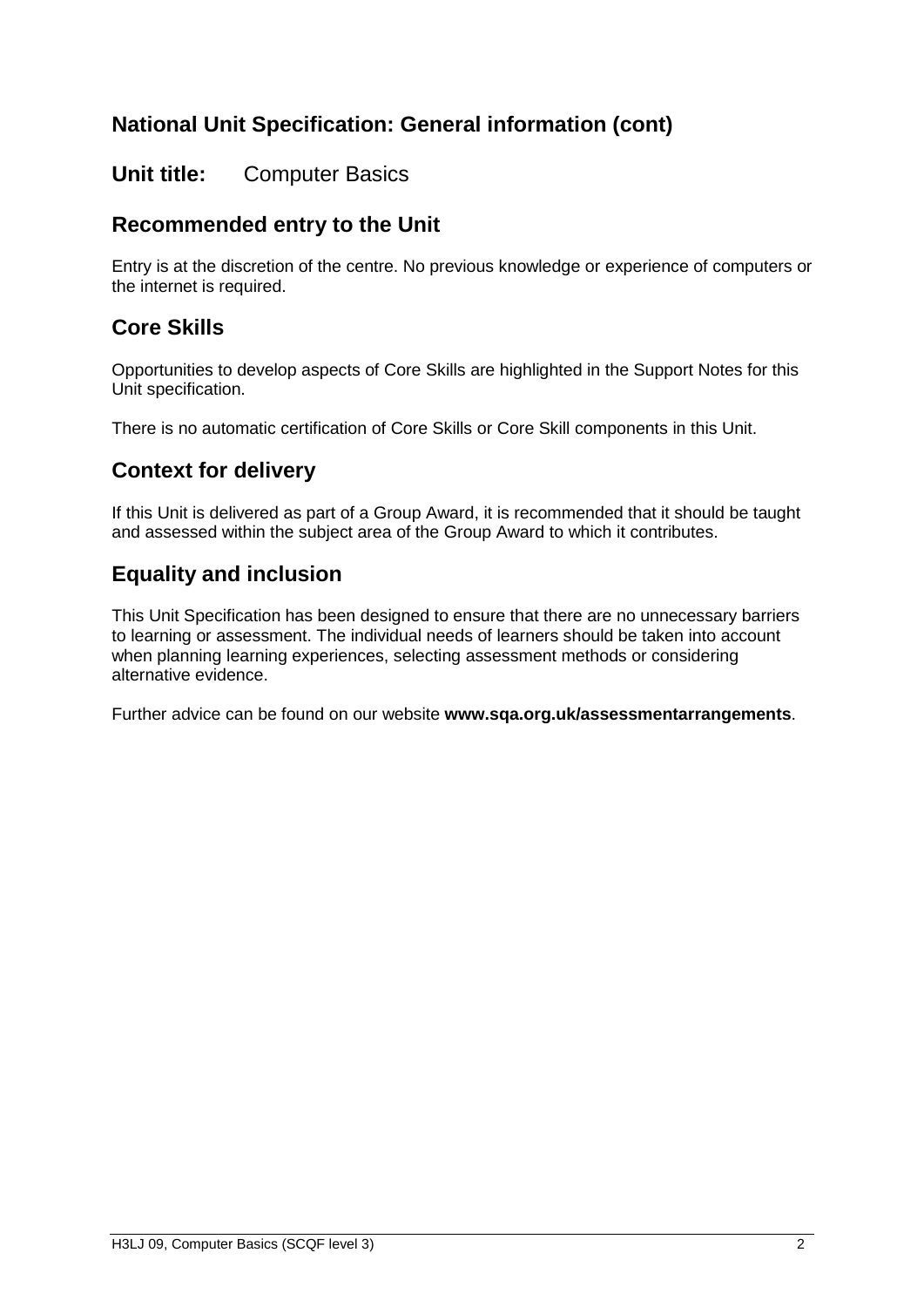## **National Unit Specification: Statement of standards**

#### **Unit title:** Computer Basics

Acceptable performance in this Unit will be the satisfactory achievement of the standards set out in this part of the Unit specification. All sections of the statement of standards are mandatory and cannot be altered without reference to SQA.

## **Outcome 1**

Identify the hardware and software components of computing devices.

#### **Performance Criteria**

- (a) Identify the main types of common computing device.
- (b) Identify the hardware components of common computing devices.
- (c) Identify the software components of computing devices.
- (d) Use the correct names for hardware and software components.

### **Outcome 2**

Find and share simple information using computing devices.

#### **Performance Criteria**

- (a) Identify the search facilities available on each type of computing device.
- (b) Find basic information using the search facilities.
- (c) Identify the main sharing facilities on each type of computing device.
- (d) Share information using the communication facilities of a computing device.

#### **Outcome 3**

Create and manipulate simple information using computing devices.

#### **Performance Criteria**

- (a) Identify different types of media that can be used to present information.
- (b) Select the most appropriate media for different purposes and audiences.
- (c) Create basic information that includes at least two types of media.
- (d) Manipulate information using editing facilities including cut, copy and paste.
- (e) Present the information in an appropriate and attractive way.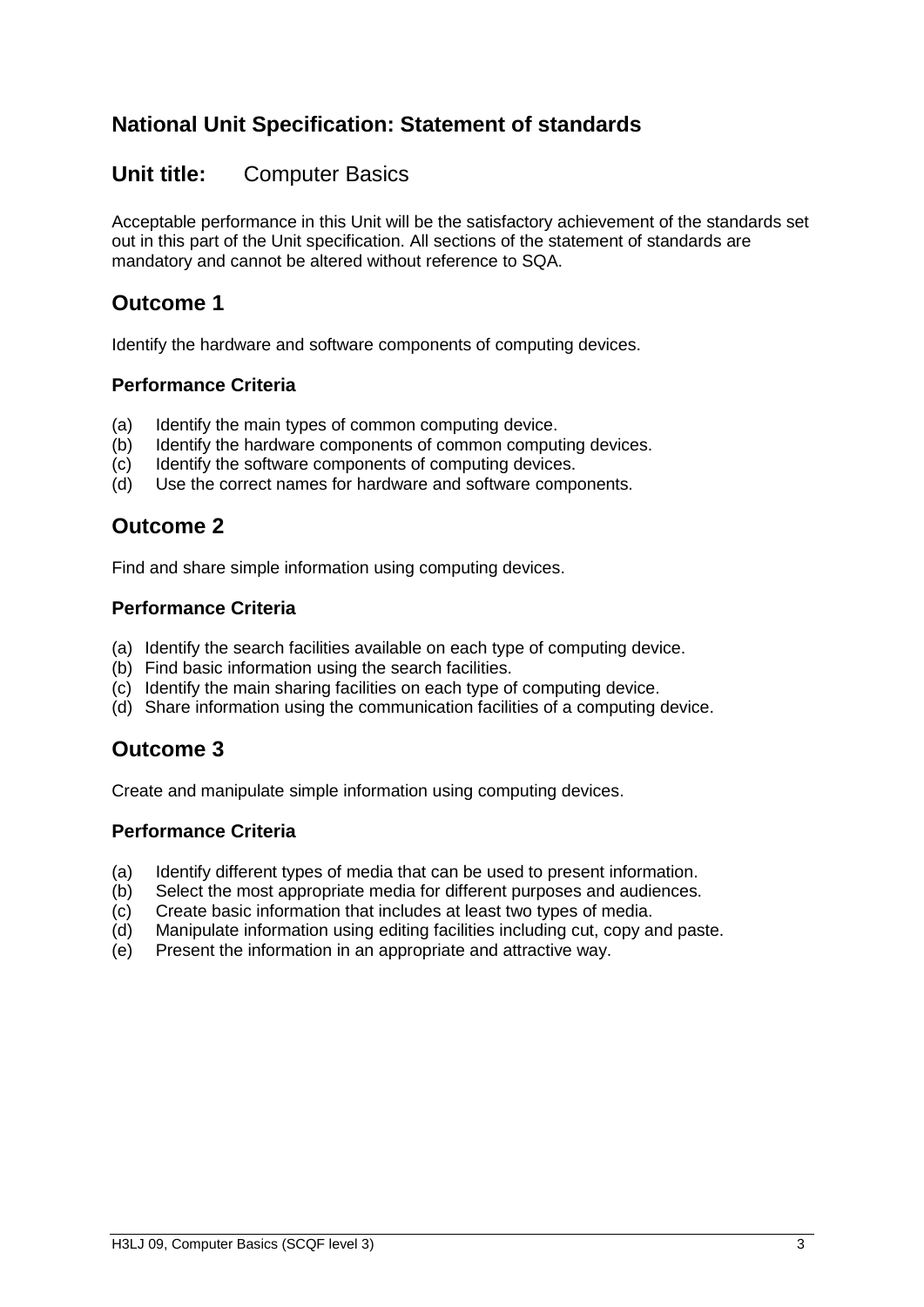# **National Unit Specification: Statement of standards (cont)**

**Unit title:** Computer Basics

## **Outcome 4**

Use computing devices safely, legally and ethically.

#### **Performance Criteria**

- (a) Hardware is handled correctly.
- (b) Software is used to perform basic customisations.
- (c) Identify and adhere to safe-use procedures.
- (d) Identify and adhere to legal requirements and local restrictions.
- (e) Identify and adhere to ethical considerations.

#### **Evidence Requirements for this Unit**

Evidence is required to demonstrate that learners have achieved all Outcomes and Performance Criteria.

The evidence for this Unit may be written or oral or a mix of these. Evidence may be stored in a range of media, including audio and video.

The evidence must span a range of computing devices, which must include, but is not limited to, a standard personal computer, ie a desktop or laptop computer. Learners are expected to produce evidence of competence on other contemporary computing devices. At the time of writing, these other devices would include smartphones, tablets and network devices (such as ChromebooksTM). Learners are required to produce evidence that they are competent in the use of **at least three** such devices (one of which must be a standard PC).

Evidence is required for two types of competence: evidence of cognitive competence (knowledge and understanding) and evidence of practical competence (practical abilities).

Evidence of cognitive competence may be sampled across the knowledge domain defined by this Unit specification, so long as the sample is unknown, and unpredictable, to the learner. Evidence of practical competence may not be sampled, and must span more than one computing device as previously stated. Where sampling is used to assess the learner's knowledge and understanding, an appropriate pass mark should be set.

Evidence must be produced under controlled conditions. Evidence of cognitive competence should be produced, without reference to material, under supervision. Evidence of practical competence may be produced over an extended period of time; but where it is generated without supervision some means of authentication must be carried out (such as oral questioning).

At this level, the time taken to produce the evidence (both knowledge and practical) is not significant. So, for example, if a traditional test is used to assess the learner's knowledge and understanding, this test should not be timed. However, it should be produced in a single assessment occasion ('sitting').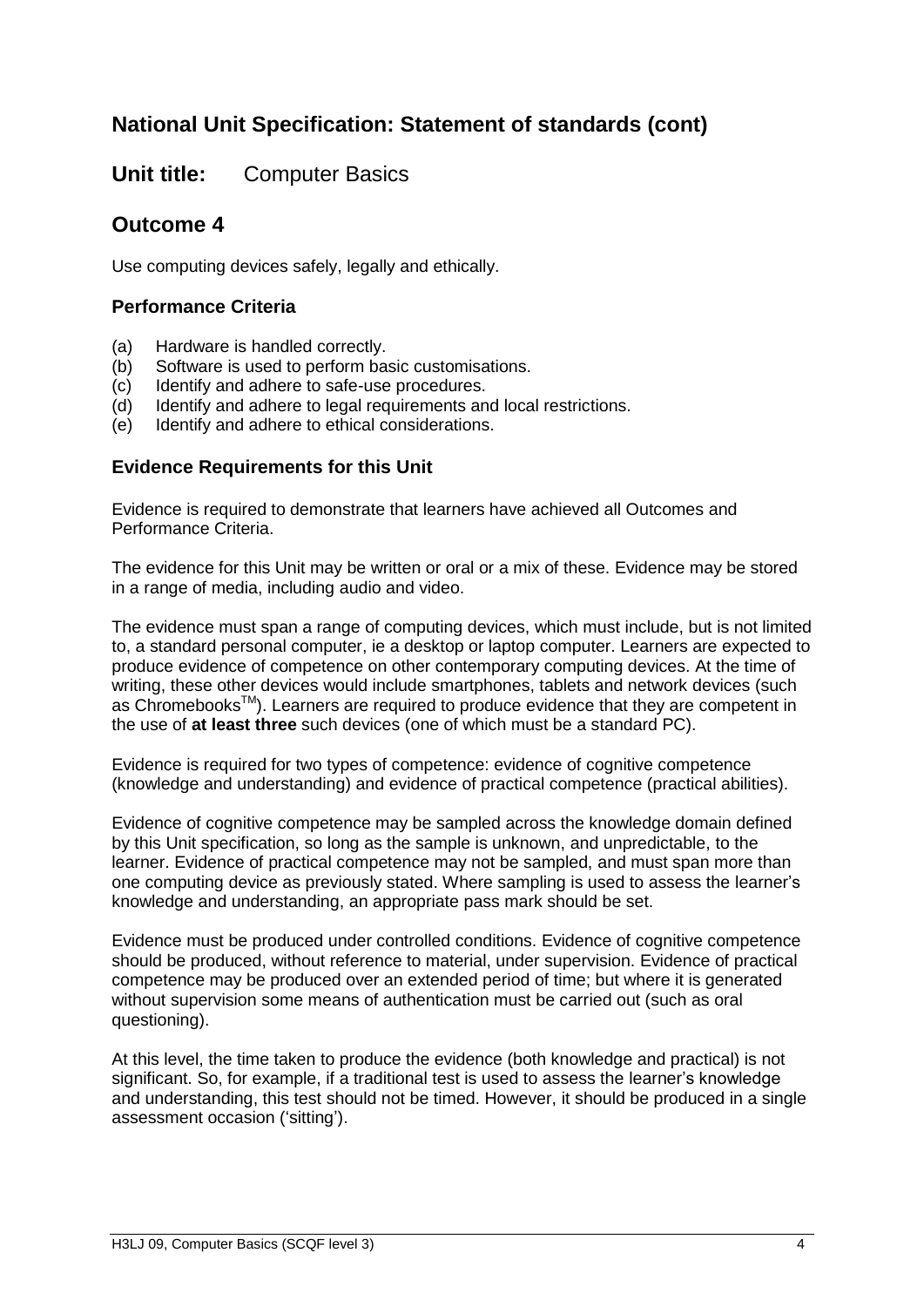# **National Unit Specification: Statement of standards (cont)**

### **Unit title:** Computer Basics

The evidence (of both cognitive and practical competences) may be produced on any appropriate medium (text, audio or video or a combination of these). It is permissible to record successful demonstration of practical competences using a checklist (signed by the assessor).

Given the level of this Unit, the amount of evidence, and corresponding time spent on assessment, should be minimised but sufficient to satisfy the above requirements.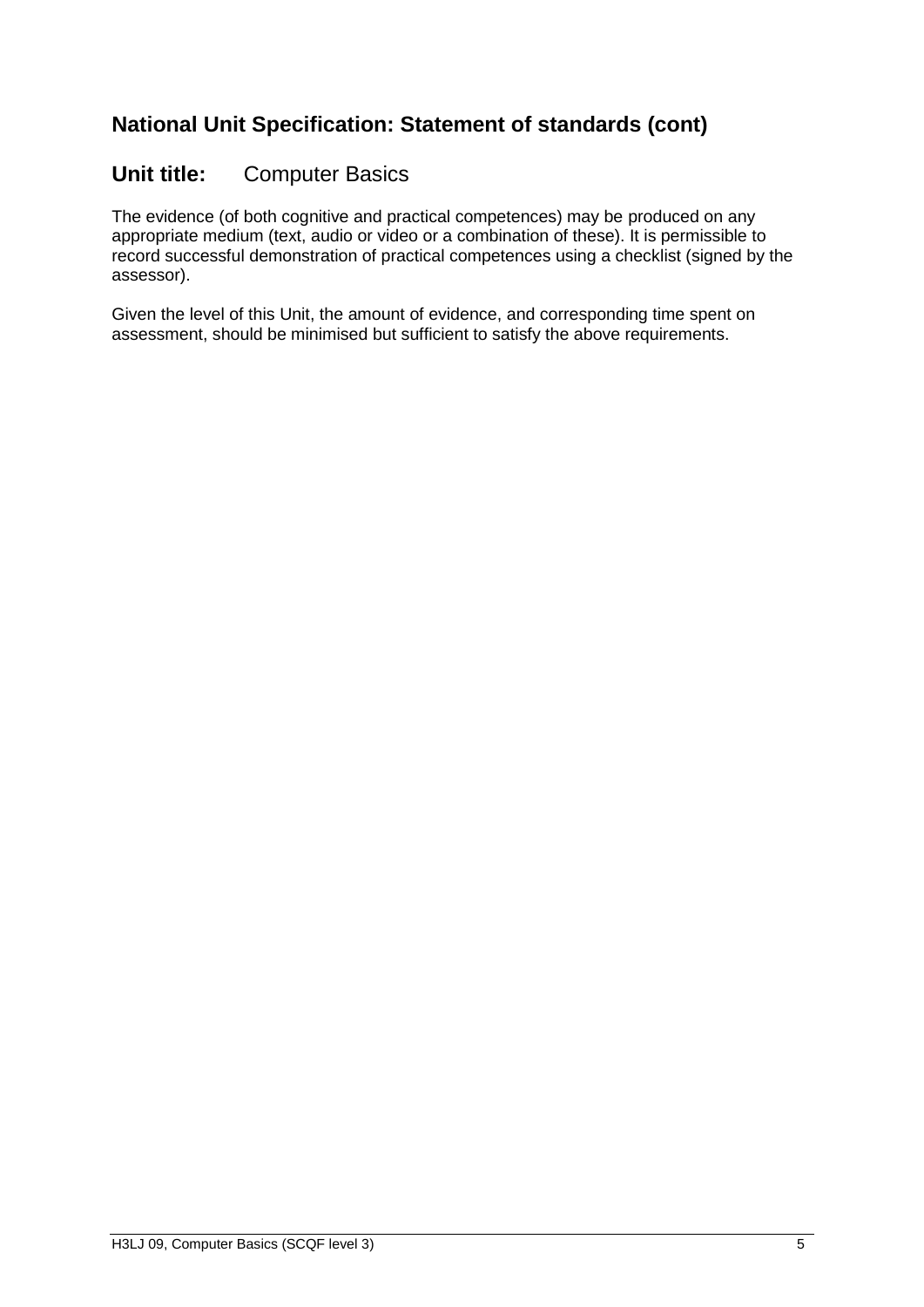

## **National Unit Support Notes**

**Unit title:** Computer Basics

Unit Support Notes are offered as guidance and are not mandatory.

While the exact time allocated to this Unit is at the discretion of the centre, the notional design length is 40 hours.

## **Guidance on the content and context for this Unit**

The purpose of this Unit is to provide foundation knowledge and basic skills in the use of computing devices such as PCs, smartphones and tablets.

An important aim of the Unit is to provide the learner with experience of a range of contemporary devices. At the time of writing, this would include desktop PCs, laptop computers, netbook devices, tablets, smartphones and Raspberry Pis. For example, a centre could give learners access to a Windows desktop PC, a Google Chromebook™. an Apple iPad<sup>™</sup> and an Android smartphone<sup>™</sup>.

A key objective of this Unit is to ensure that learners see all of these devices as computing devices with essentially the same basic components (hardware and software) and design considerations (speed, size, aesthetics, etc), but varying capabilities and uses.

Although the focus for the Unit is on practical competencies, the Unit also seeks to provide basic knowledge and understanding of some key operating principles and safe working practices, so that learners can transfer their knowledge and skills to future platforms. For example, learners should be encouraged to become familiar with the concept of a user interface (UI) and appreciate that UI is a key (and variable) feature of every computing device.

An important aspect of this Unit is online safety. Safe practices should be emphasised and learners should be introduced to the basic legal constraints on their use of computing devices including introduction to Intellectual Property Rights (IPR). At this level it is important that this is presented appropriately eg downloading music. The ethics of computer devices provides scope to discuss a number of contemporary issues including cyber bullying and privacy concerns.

### **Guidance on approaches to delivery of this Unit**

A practical hands-on approach to learning should be adopted to engage learners and exemplify key concepts. However, all practical activities should be underpinned with appropriate knowledge before learners commence these activities.

It is recommended that learners gain hands-on experience of at least one example of each type of software mentioned in these support notes. While teaching will necessarily focus on a specific product, the generic features of the class of software should be emphasised.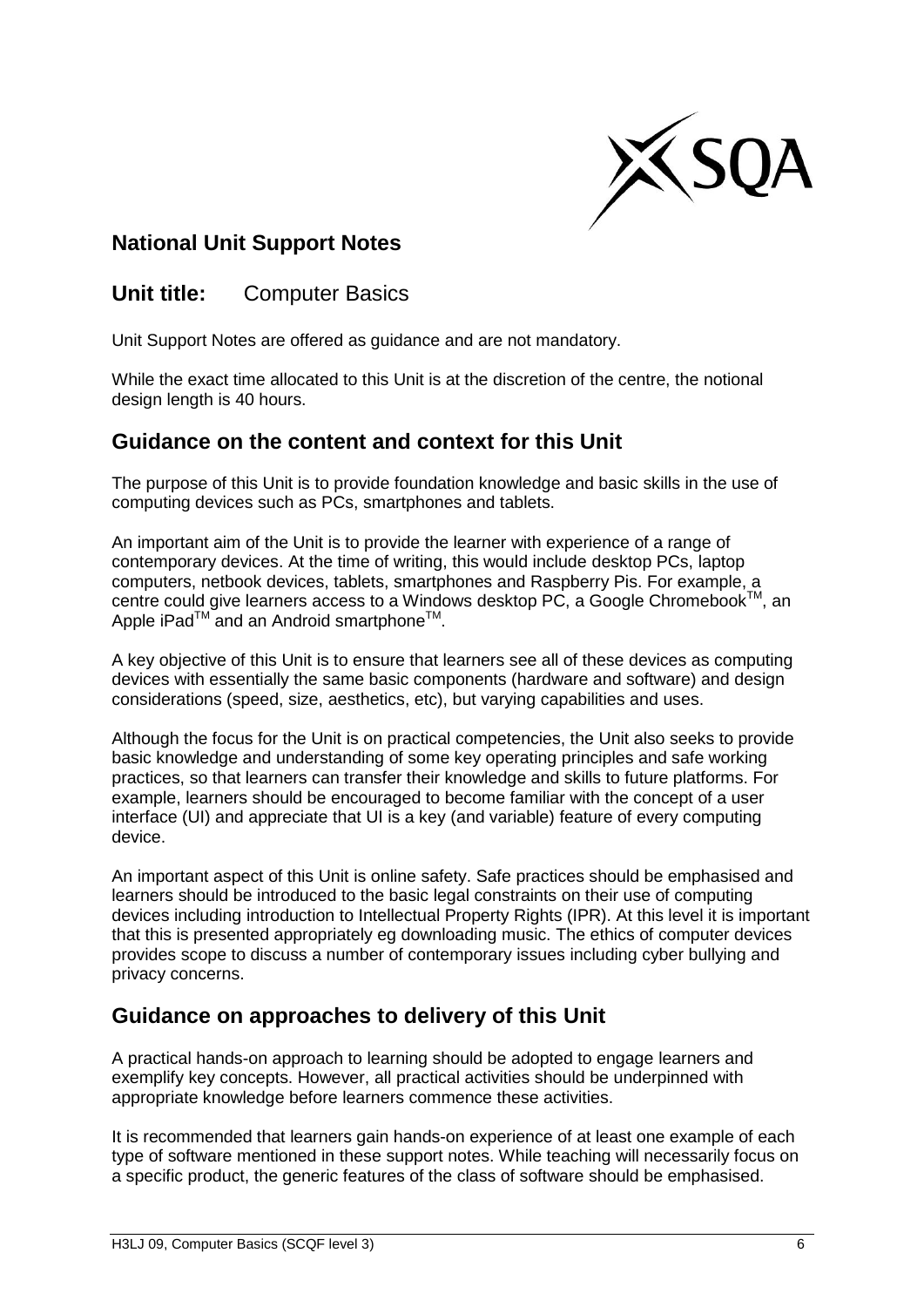# **National Unit Support Notes (cont)**

#### **Unit title:** Computer Basics

An important Outcome for this Unit is that learners develop an appropriate technical vocabulary. Terminology and underpinning knowledge should be introduced in a practical context.

The actual distribution of time between Outcomes is at the discretion of the centre. However, one possible approach is to distribute the available time as follows:

Outcome 1: 5 hours Outcome 2: 10 hours Outcome 3: 15 hours Outcome 4: 10 hours

Throughout this Unit, learner activities should relate to their personal or vocational interests. For example learners should visit websites and chat rooms, and download content relating to their academic work, hobbies and pastimes, recreational and entertainment preferences or other topics that can genuinely hope to stimulate their interest. Teaching should be exemplified in terms of services and technologies that are appropriate for the learner, that they can relate to and are likely to use, such as community sites or online travel sites.

The use of case studies is recommended.

This Unit may be delivered stand-alone or in conjunction with other Units. Where it is delivered alongside other Units, there is an opportunity to contextualise this Unit in terms of the contents of the other Unit(s) since this Unit's contents are generic.

#### **Guidance on approaches to assessment of this Unit**

Evidence can be generated using different types of instruments of assessment. The following are suggestions only. There may be other methods that would be more suitable to learners.

Centres are reminded that prior verification of centre devised assessments would help to ensure that the national standard is being met. Where learners experience a range of assessment methods, this helps them to develop different skills that should be transferable to work or further and higher education.

A range of assessment approaches may be taken. The simplest approach would be to assess the two types of competence separately: one assessment of knowledge and understanding, and one assessment of practical abilities.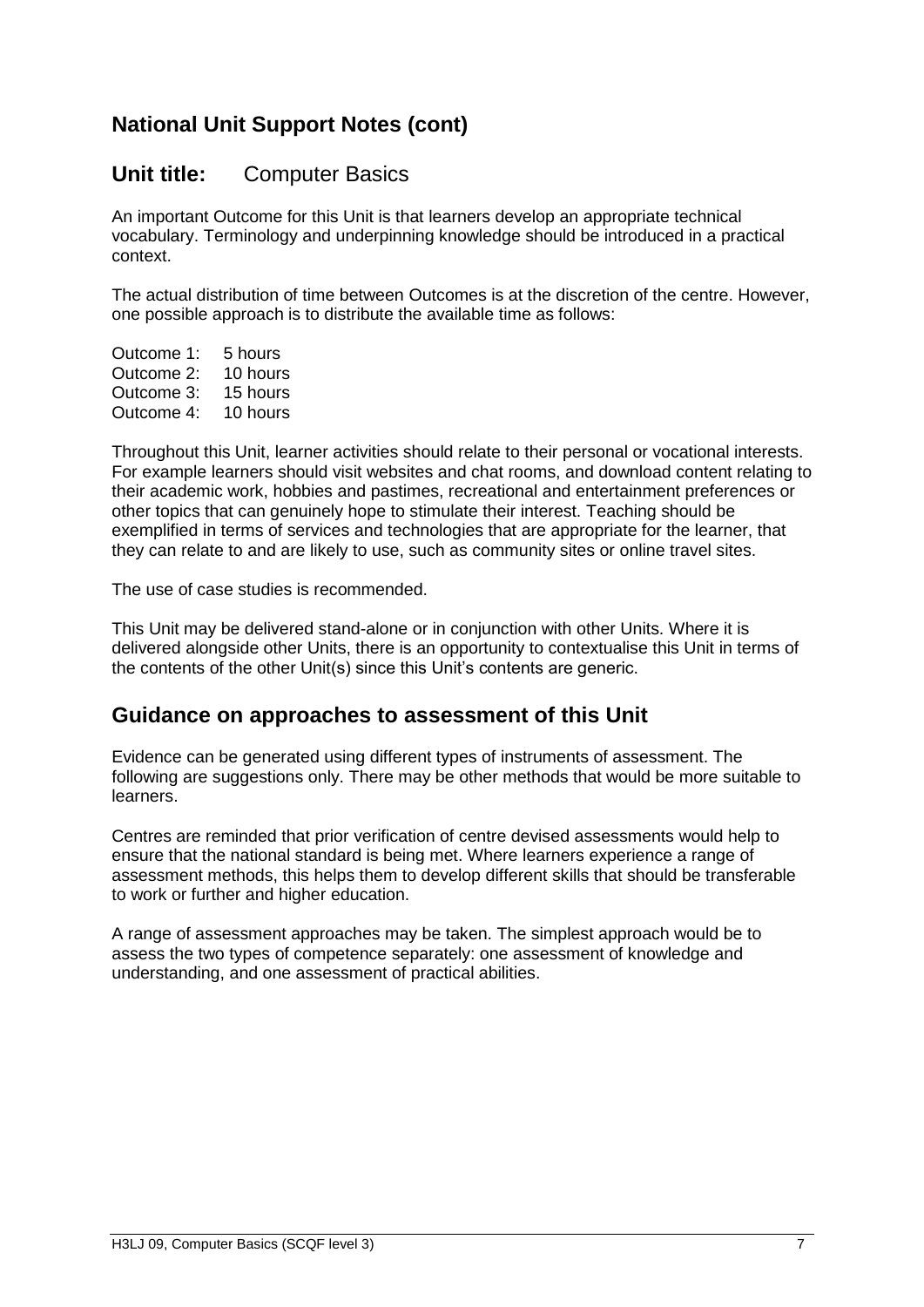# **National Unit Support Notes (cont)**

## **Unit title:** Computer Basics

The assessment of knowledge and understanding would sample from all of the knowledge contained within the Unit. In this scenario, the assessment could be a restricted response test, such as a multiple-choice test consisting of 20 questions with a pass mark of 12 (assuming each question had four possible answers (A–D)). The practical assessment could consist of observation of the learner over an extended period of time. In this scenario, the assessor would complete an observation checklist over an extended period of time, completing the checklist as s/he observed the learner perform specific tasks (such as copying information using a smartphone). Some of the observations would have to be conducted over an extended period of time (such as safe use) to ensure that the learner consistently demonstrates the skill. Using this approach, two pieces of evidence (only) would be produced: a completed test and a completed observation checklist. No further evidence would be necessary.

A more integrated approach to assessment could be taken. For example, the learner could create and maintain a portfolio of evidence, comprising their identifications and descriptions, along with the products of their practical work. In this scenario, it would not be appropriate to sample the evidence of cognitive competencies since the assessment would take place over an extended period and would be generated 'naturally', as the learner produced the work. The portfolio could be paper (in which case it would contain written work and printouts of practical work) or electronic (in which case it would contain digital artefacts or links to them).

The e-portfolio could be in the form of a web log (blog), which could be a diary of their activities throughout the Unit. This would record, in writing and via embedded objects (or links to them), learner's daily activities, which would provide the necessary demonstrations of cognitive and practical competencies.

### **Opportunities for e-assessment**

E-assessment may be appropriate for some assessments in this Unit. By e-assessment we mean assessment which is supported by Information and Communication Technology (ICT), such as e-testing or the use of e-portfolios or social software. Centres which wish to use e-assessment must ensure that the national standard is applied to all learner evidence and that conditions of assessment as specified in the Evidence Requirements are met, regardless of the mode of gathering evidence. The most up-to-date guidance on the use of e-assessment to support SQA's qualifications is available at **www.sqa.org.uk/e-assessment**.

# **Opportunities for developing Core and other essential skills**

There are opportunities within this Unit to develop learners' Core Skills in *Information and Communication Technology (ICT)* at SCQF level 3. For example, their use of computing devices in Outcomes 2 and 3 will contribute towards some of the *Information and Communication Technology (ICT)* skills defined within the Core Skill specification.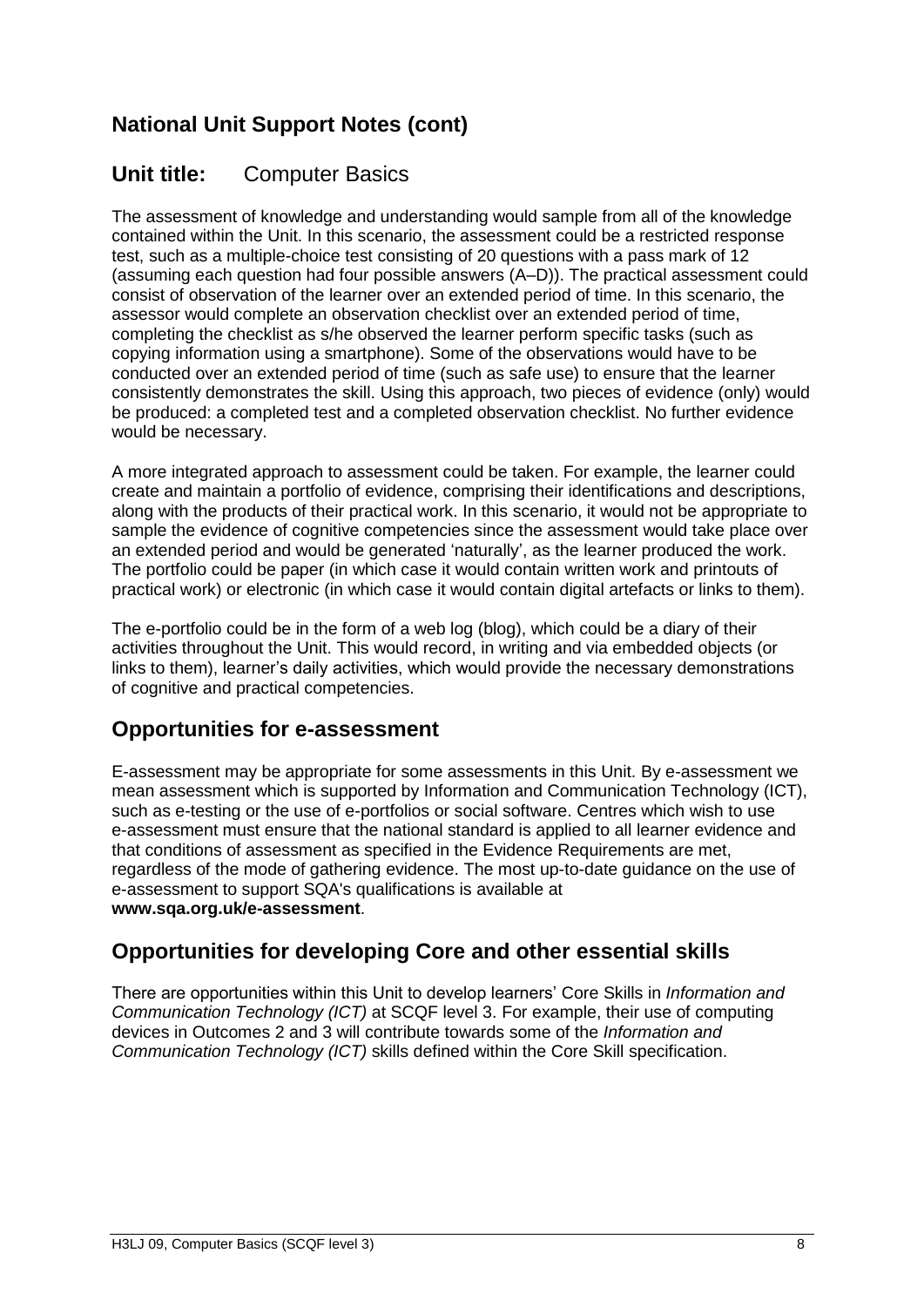## **History of changes to Unit**

| <b>Version</b> | <b>Description of change</b> | <b>Date</b> |
|----------------|------------------------------|-------------|
|                |                              |             |
|                |                              |             |
|                |                              |             |
|                |                              |             |
|                |                              |             |
|                |                              |             |
|                |                              |             |
|                |                              |             |

© Scottish Qualifications Authority [year]

This publication may be reproduced in whole or in part for educational purposes provided that no profit is derived from reproduction and that, if reproduced in part, the source is acknowledged.

Additional copies of this Unit specification can be purchased from the Scottish Qualifications Authority. Please contact the Business Development and Customer Support team, telephone 0303 333 0330.